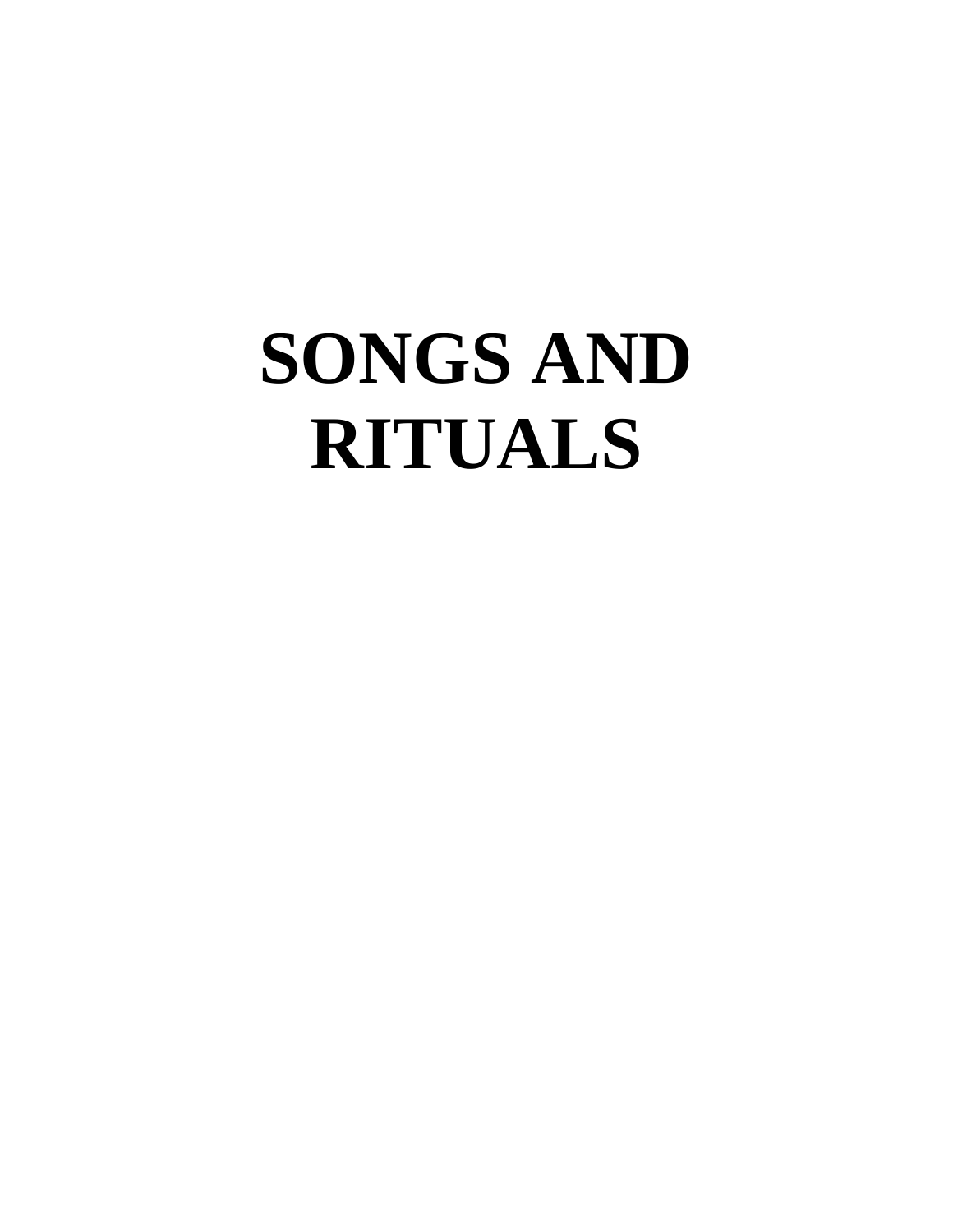# Songs and Rituals

Spirit Journey Retreat, February 16-18, 2007

# *Session 1* (Friday Night)

# **God**

*Tune: "Blowin' in the Wind"*

It is God that is always driving us to care about the coming day. And yet God is the mystery that takes each one's security away. It is God that makes us seek happiness, but does not allow our joy to stay. It is God who gives each one of us our life, and God who takes that life away.

It is God that drives us to search for love, and yet we are constantly pursued By that force that finally casts each one out into loneliness and solitude. It is God that drives us to knowledge and truth, but always denies us certitude. It is God that gives each of us our life, and God that takes that life away.

It is God that gives the desire to achieve, and yet death leaves our work undone. It is God that summons us to do good, and neglect our duty to none. And yet God is the voice that pronounces guilt, for our war with self is never won. It is God that gives each of us our life, and God that takes our life away.

# **Opening Ritual Fifth City Preschool**

*(to be chanted)*

This is the day we have! This is the day we have!

We can live this day Or throw it away!

This is the day we have!

So, pick up this day and live!

# **I Love Fifth City**

*Tune: "I Love the Flowers"*

I love Fifth City; I love the planet Earth; I love this day in time; I love the universe. I'm always ready to see this world of ours. I tell you, man, I like it here, I tell you, ma'am, I love it here.

(boom di yada, boom di yada, boom di yada, boom di yada)

> **Benediction** L: The Lord be with you. **R: And with thy Spirit.** L: Amen. **R: Amen.**

*Session 2* (Saturday Morning)

# **Greeting**

L: Praise the Lord, Christ is Risen. **R: He is risen indeed.** L: Amen. **R: Amen.**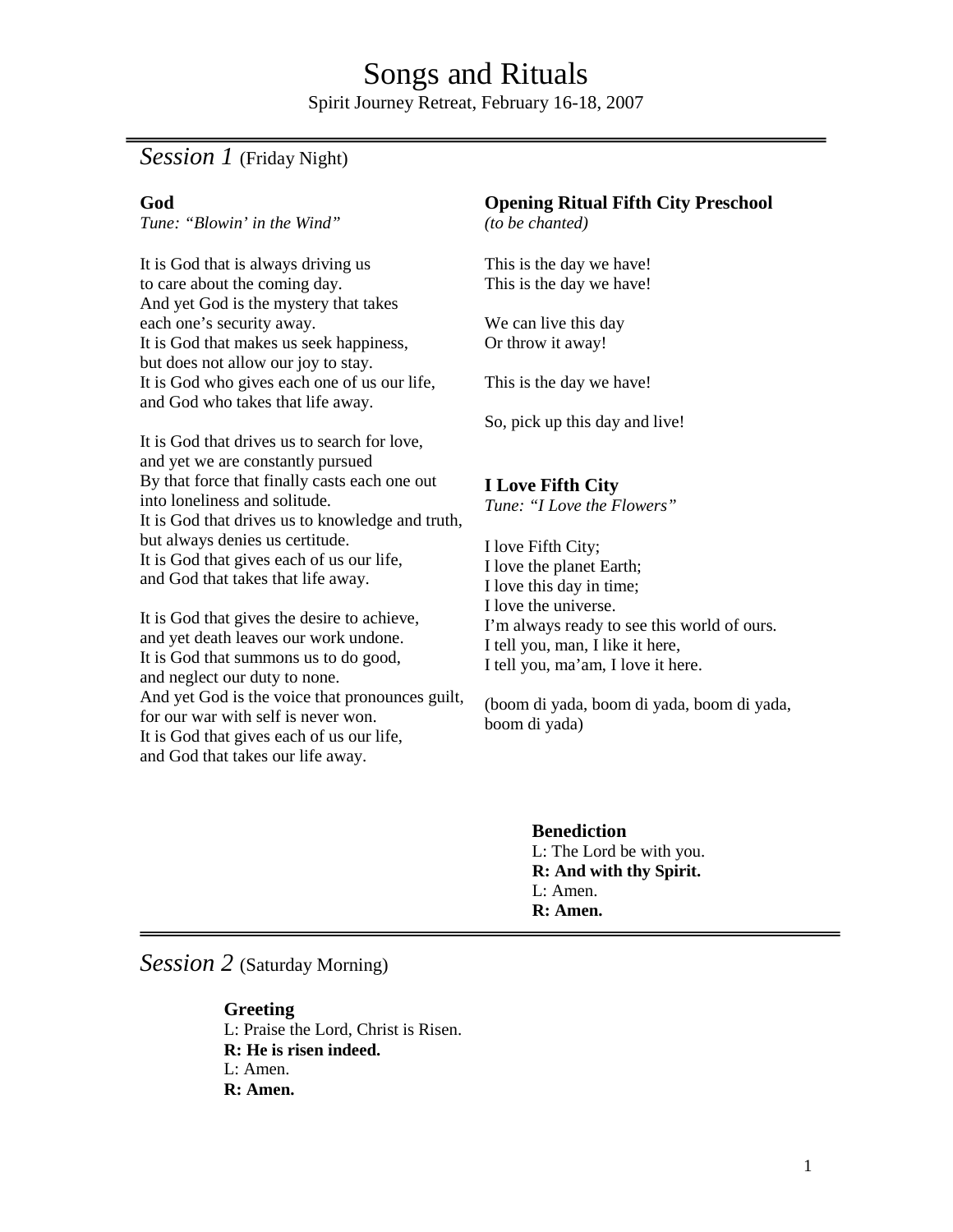# **THE DAILY OFFICE\***

| THE PRELUDE TO THE OFFICE                                                                                                                                                                                                                     |                   |
|-----------------------------------------------------------------------------------------------------------------------------------------------------------------------------------------------------------------------------------------------|-------------------|
| Let the Community rise up                                                                                                                                                                                                                     |                   |
| The Liturgist: Let us attend unto our lives in the name of the Creator and the<br>Redeemer and the Sustainer. Amen.                                                                                                                           | <b>ASCRIPTION</b> |
| The Community: Amen.                                                                                                                                                                                                                          |                   |
| THE OFFICE OF THE PREPARATION                                                                                                                                                                                                                 |                   |
| Let the Community bow down                                                                                                                                                                                                                    |                   |
| The Liturgist: Let us acknowledge the condition of our lives before the final<br>Lord of every past who demands that we bear the burden of the whole world<br>and before whom no secret is hid.                                               |                   |
| The Community: O Thou who hast ever been, we have negated the<br>destiny to which we have been called; we have desired to be less than<br>human beings; we have ignored the decisions required of our lives.<br>God have mercy upon us. Amen. | <b>CONFESSION</b> |
| The Liturgist: Amen.                                                                                                                                                                                                                          |                   |
| <i>The Liturgist:</i> I call upon us to remember the unchanging word of life: we are<br>free to live; our every decision is utterly significant. Our gift is that we may<br>embrace our lives as they are with thanksgiving and praise.       | <b>ABSOLUTION</b> |
| <i>The Community:</i> Thine is the kingdom and the power and the glory<br>forever and ever. Amen.                                                                                                                                             |                   |
| The Liturgist: Amen.                                                                                                                                                                                                                          |                   |
| THE OFFICE OF THE WORD                                                                                                                                                                                                                        |                   |
| Let the Community rise up                                                                                                                                                                                                                     |                   |
| <i>The Liturgist:</i> Let us appropriate the possibility of our lives before the eternal<br>Lord of every present who demands that we bear the burden of the whole world<br>and before whom all that is, is good.                             |                   |
| <i>The Community:</i> O Thou who art ever the same, we offer thanks for<br>the heat and the cold; we offer thanks for the fire and the ice; we offer<br>thanks for the creation and molding of our lives. We lift up our hearts.<br>Amen.     | <b>PRAISE</b>     |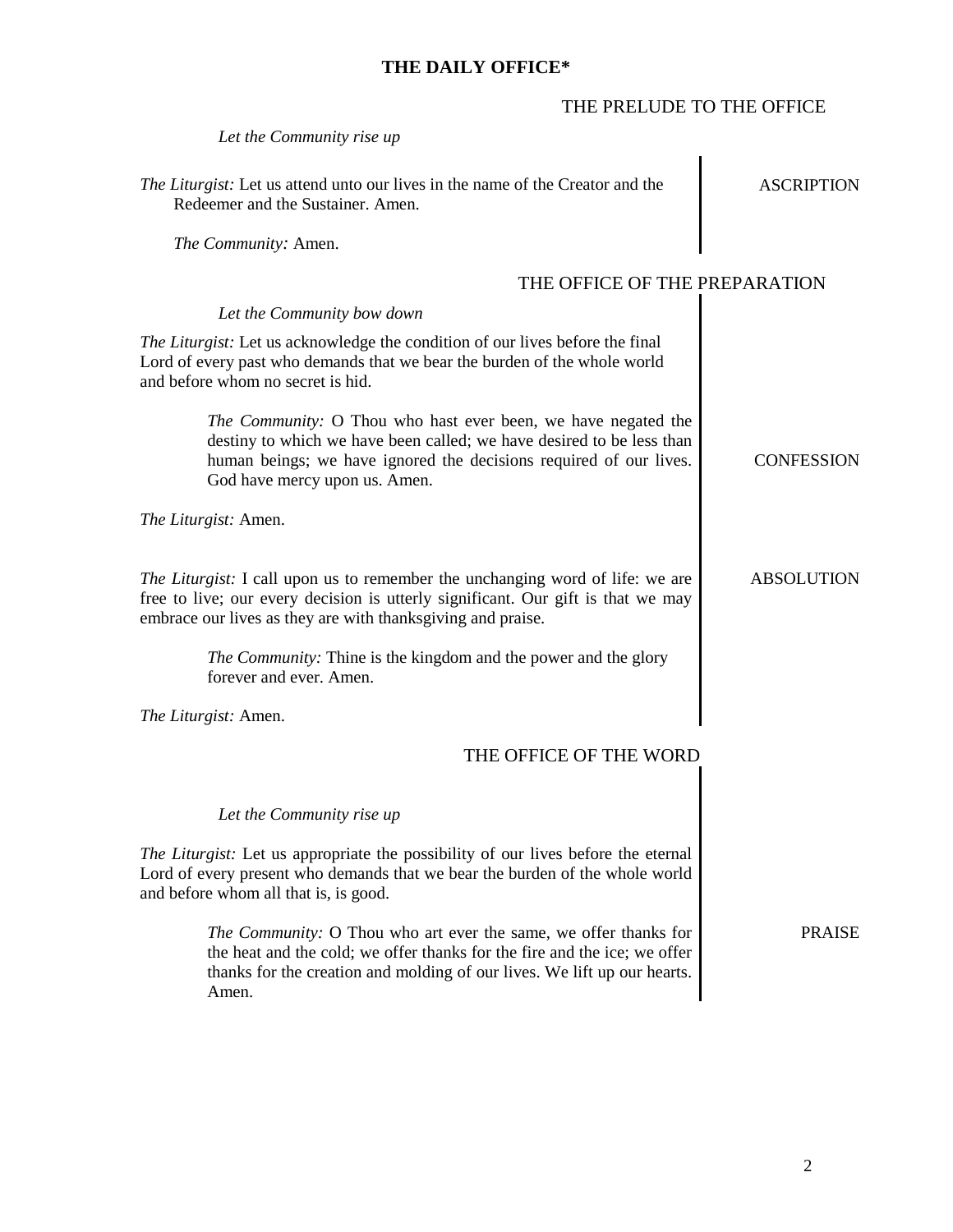| The Liturgist: Amen.                                                                                                                                                                                                                                                                                                                                                                                                                                 |                     |
|------------------------------------------------------------------------------------------------------------------------------------------------------------------------------------------------------------------------------------------------------------------------------------------------------------------------------------------------------------------------------------------------------------------------------------------------------|---------------------|
| <i>The Liturgist:</i> I call upon us to hear the appointed word of God. "To you also,<br>who were dead through your offenses and sins which were once habitual to you<br>as you followed the course of the world – to you God has given life."                                                                                                                                                                                                       | <b>SCRIPTURE</b>    |
| The Community: As it was in the beginning, is now, and ever shall be,<br>world without end. Amen.                                                                                                                                                                                                                                                                                                                                                    |                     |
| The Liturgist: Amen.                                                                                                                                                                                                                                                                                                                                                                                                                                 |                     |
| Let the Community bow down.                                                                                                                                                                                                                                                                                                                                                                                                                          |                     |
| THE OFFICE OF THE OFFERING                                                                                                                                                                                                                                                                                                                                                                                                                           |                     |
| The Liturgist: Let us execute the responsibility of our lives before the sovereign<br>Lord of every future, who demands that we bear the burden of the whole world,<br>and before whom all things are possible.                                                                                                                                                                                                                                      |                     |
| The Community: O Thou who shall ever be, we pray for the structures<br>of history and we remember particularly the poor; those without peace<br>of mind; those without friends; those without worldly possessions; all<br>those here and everywhere who live without the spirit of humanness,<br>particularly those overwhelmed by the grindings of life and hurt by<br>the indifference of others, for thy steadfast love endures forever.<br>Amen. | <b>INTERCESSION</b> |
| The Liturgist: Amen.                                                                                                                                                                                                                                                                                                                                                                                                                                 |                     |
| Let the Community rise up                                                                                                                                                                                                                                                                                                                                                                                                                            |                     |
| The Liturgist: I call upon us to embrace the demanding word of our vocation;<br>we are under necessity to expend ourselves for the sake of all creation – past,<br>present and future.                                                                                                                                                                                                                                                               | DEDICATION          |
| <i>The Community:</i> We present and offer ourselves unto thee, O Lord, to<br>be a reasonable, holy and living sacrifice. Amen.                                                                                                                                                                                                                                                                                                                      |                     |
| The Liturgist: Amen.                                                                                                                                                                                                                                                                                                                                                                                                                                 |                     |
| THE POSTLUDE TO THE OFFICE<br><i>The Liturgist:</i> Let us now go forth to labor freely, gratefully and sacrificially;<br>God the Father, God the Son, God the Holy Spirit, bless, preserve and keep us<br>all. Amen.                                                                                                                                                                                                                                | <b>BENEDICTION</b>  |
| The Community: Amen.                                                                                                                                                                                                                                                                                                                                                                                                                                 |                     |

*\*Ecumenical Institute: Chicago worship experiment (Geneva 4)*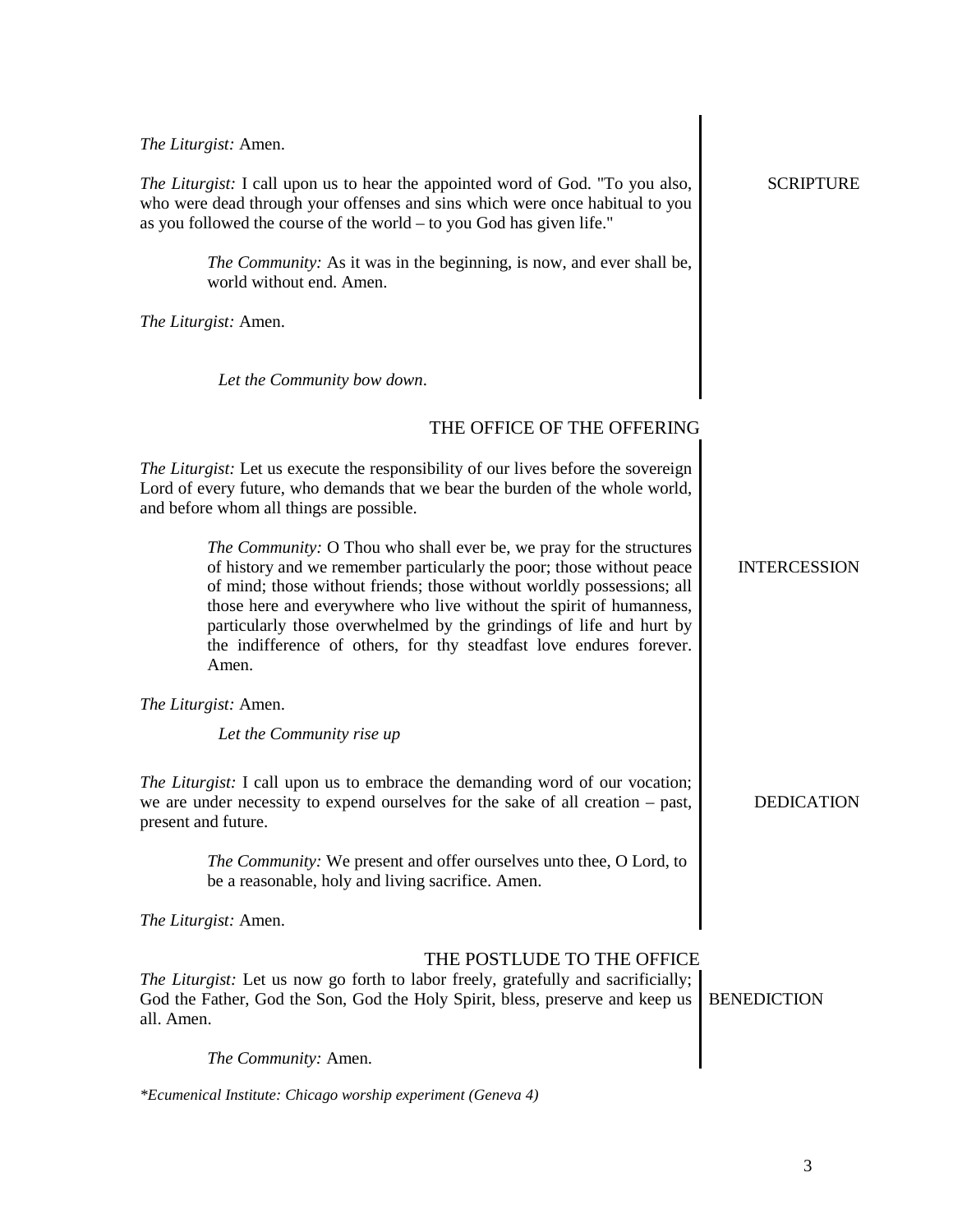#### **The Lord's Prayer**

*Tune: "Midnight in Moscow"*

Our Father, who art in heaven, Hallowed be Thy name; Thy kingdom come, Thy will be done On earth as it is in heaven. Give to us this day our daily bread; And forgive us our debts As we forgive our debtors. Lead us not into temptation. But deliver us from all evil, For Thine is the kingdom, The power and the glory, Forever and ever. **Amen**.

#### **Good News**

*Tune: "Good News, Chariot's Coming"*

*Chorus:*

Good news, all is good. Good news, all is received. Good news, all is approved All is possible.

That's the word of life he came to bear; That's the word of life he came to bear; That's the word of life he came to bear; That's the word, the good news.

It's an affirmation, life is good ...

Whatever you are you are received . . .

Whatever your past it's stamped approved . . .

All is possible, the future is yours . . .

#### Food is Good. Right? (**Right**!) Life is Good. Right? (**Right**!) All is Good. Right? (**Right**!)

**Fifth City Preschool Meal Ritual**

What do you say? (**It's Okay**!) What do you say? (**It's Okay**!) What do you say? (**It's Okay**!)

**Greeting** L: Thanks be to God **R: And to our Lord Jesus Christ.**  L: Amen. **R: Amen.**

#### **Greeting** L: Grace is yours and peace **R: From God Almighty and the Lord Jesus Christ.**  L: Amen. **R: Amen.**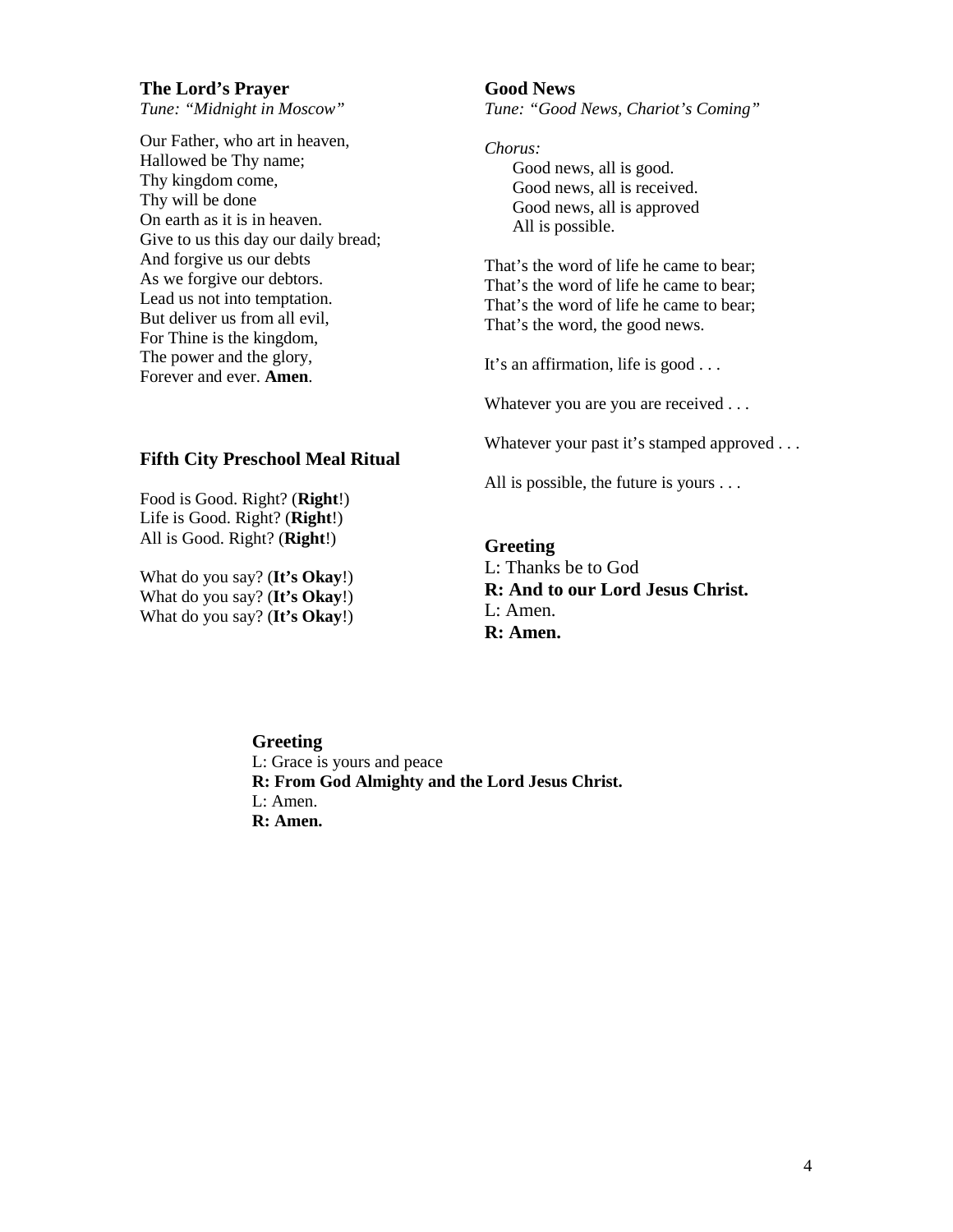### **Amazing Grace**

(Lyrics adapted by John P. Cock, *By Cosmic Design*, p. 123) *Tune: "House of the Rising Sun"*

Amazing grace, ten thousand times, has touched the heart of me; I once was lost but now am found, was blind but now I see.

Through mighty, awesome turns in life I have already come; 'tis grace that makes me whole through faith, and grace will lead me on.

Amazingly, since primal star, grace joined this voice of mine with all creation near and far to celebrate sublime.

When we've been journeyed all our days by grace till breath is gone, we'll no less yearn to sing its praise than when we'd first begun.

#### **Grace**

*Tune: "Mary's Little Boy Child"*

Where sin abounded, grace did all the more abound, Paul said. The state of our whole life is this, that we are separated. Separated from life's aim and its origin; Separated from ourselves and from other kin.

Grace strikes when we are estranged from life's mystery, From its greatness and its depth, its source and destiny. Grace strikes when we are in great restlessness and pain, And when all of life itself seems meaningless and vain.

Grace strikes when we are estranged from another life; When relationships become filled with human strife. Grace strikes when we deeply feel this separation, Because another life we've harmed through what we have done.

Grace strikes when in our self-hate we are in despair; And the failures of our lives become too hard to bear. Grace strikes when, year after year, the longed-for life does not appear, And all joy is gone away and courage changed to fear.

Sometimes at the moment while separated A light breaks through, a word is heard, "You are accepted." A wave of light sometimes breaks through in that moment of great dread, And a voice is heard to say, "You are accepted."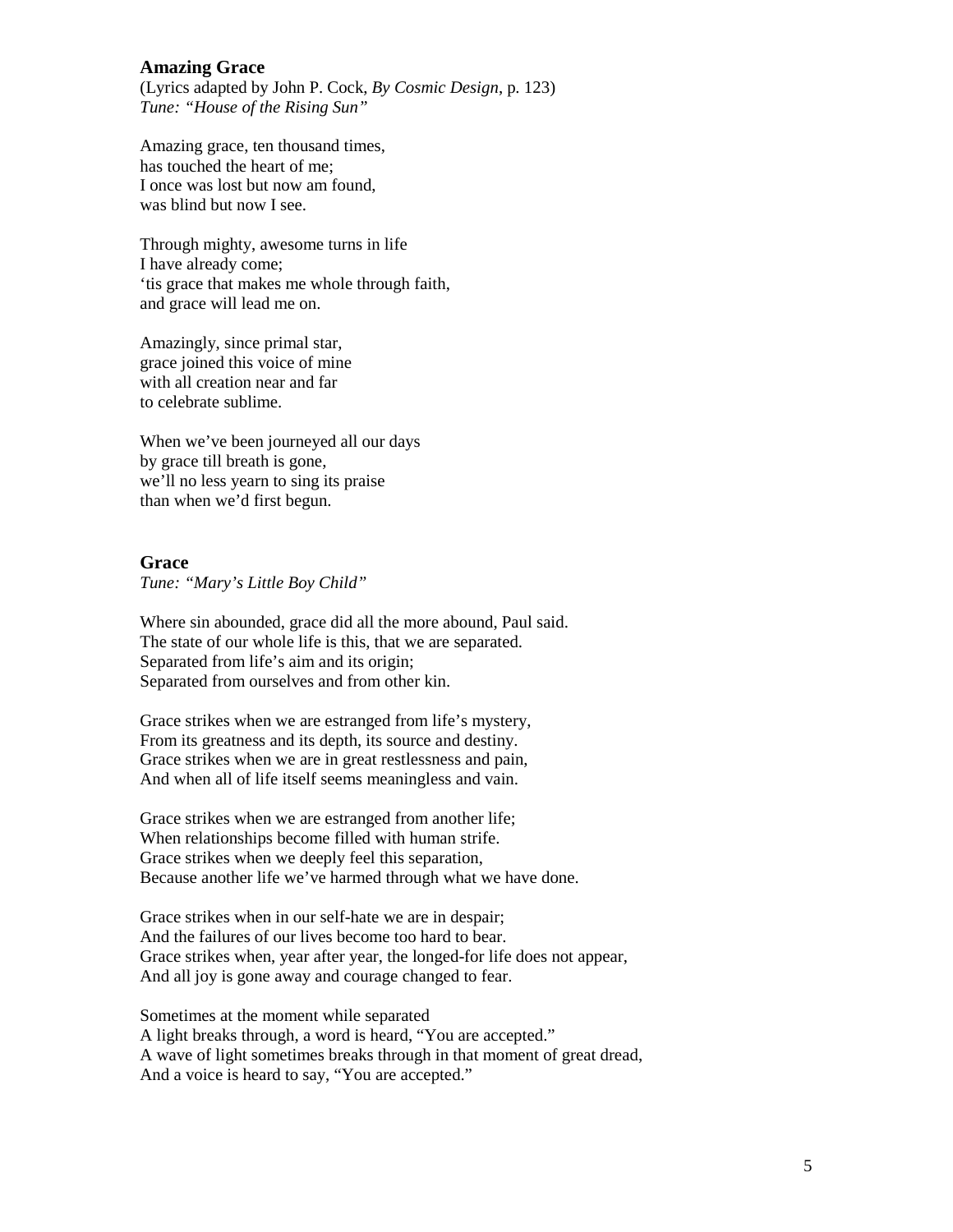Grace strikes then but do not seek to know or do that day. Perhaps later you will know just what to do and say. As for now simply accept the fact of what's been said By a greater Thou than you, "You are accepted."

Grace strikes then but we may be no better than before; And believing may not be increased to any more. But we are united to life's aim and origin, Reunited to ourselves and to other kin.

"Where sin abounded, grace did all the more abound," Paul said. Now the state of our whole life is reunited; Reunited to life's aim and its origin, Reunited to ourselves and to other kin.

# *Session 3* (Saturday Afternoon)

# **Greeting** L: It is to freedom

**R: You have been called.** L: Amen. **R: Amen.**

**Free to Decide** (sung as a round) *Tune: "Hi, Ho Nobody Home"*

Free, free, free to decide What this world is going to be: This indicative is ours To be free, free . . . (*repeat*)

# **Morning of Freedom**

*Tune: "Morning Has Broken"*

Morning of freedom, final awareness, Standing on nothing, groundlessly there, Myself inventing, ever becoming, Never completed, always undone.

Anchored securely, wholly united, Warring gods fallen, painful relief, My yoke is easy, light is the burden. The day is coming, destiny won.

**Responsibility** *Tune: "Yellow Submarine"*

*Chorus:*

Free we live in responsibility, Duty bound and free in relativity. Free we live in responsibility, Whoever we may be, their deeds are history.

Observe and judge the given facts. Weigh up the values. Decide and act. We're alone, completely free. Leave the judgment to history.

To no principle, no law, To no authority can we withdraw. We decide it all alone, Right from right and wrong from wrong.

Obligation is the call. To God and neighbor, surrender all. The free venture is the deed Rendered up to meet the need.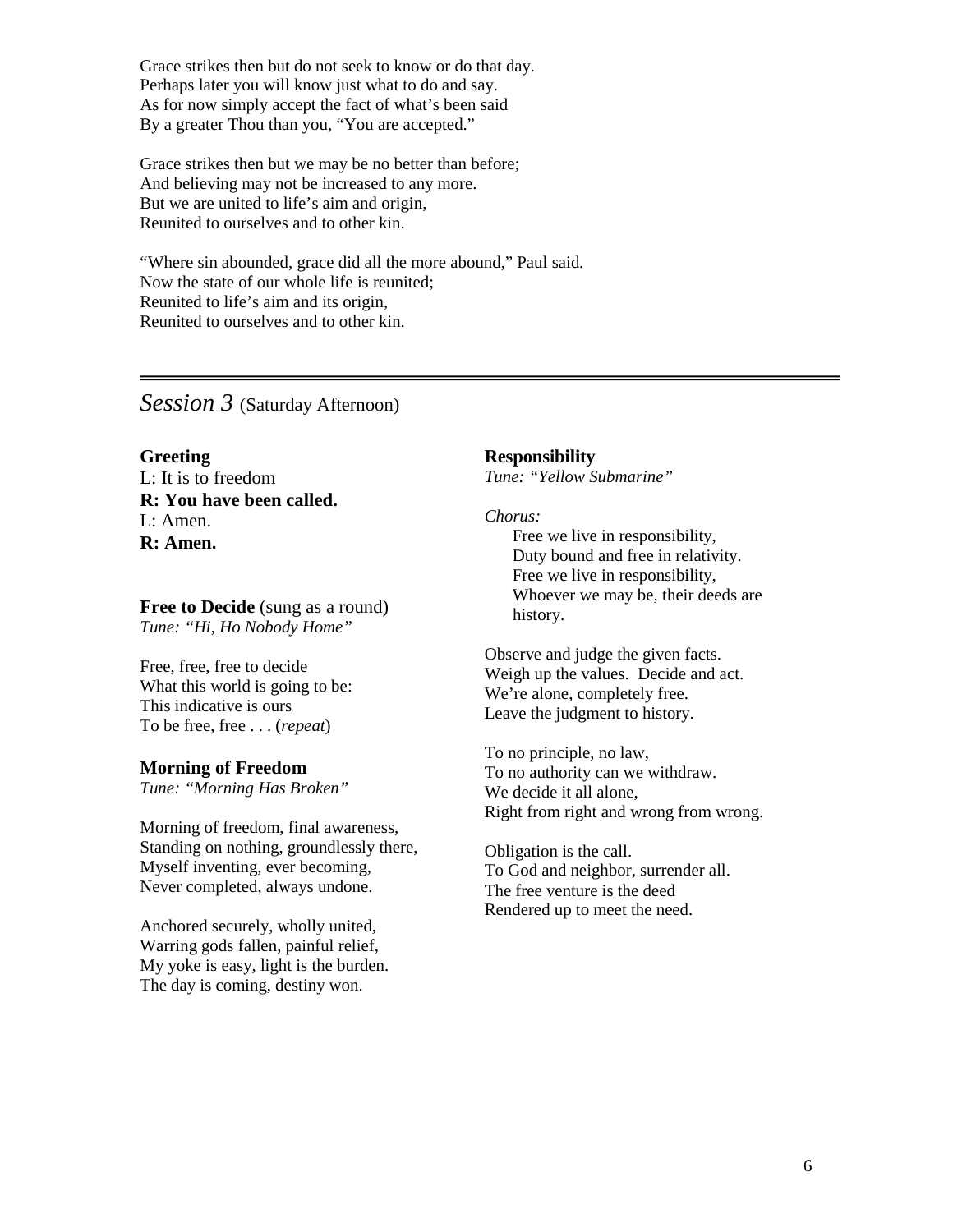# *Session 4* (Saturday Night)

#### **Greeting**

L: Glory be to the Father, and to the Son, and to the Holy Ghost. **R: As it was in the beginning, is now and ever shall be;** L: World without end. **R: Amen.**

# **The Heart of Creation Ritual**\*

I bow to *spirit* at the heart of creation:

To all universes, To our universe, To mother earth;

> And to all species, To all human tribes . . .

> > To enemies, To friends, To colleagues, To family, And to my own being.

I bow to all as thou:

To the human thou, To the nonhuman thou, To all situations And through these, to the eternal *thou*.

I bow to all this day. **Namaste**. (four times)

\*Rubrics

Starting with fingers slightly together and touching the heart with base of the thumbs, follow the leader in much reaching, bowing, twisting, and stretching.

Say the last line four times while bowing in the four directions of the universe, whispering the last three.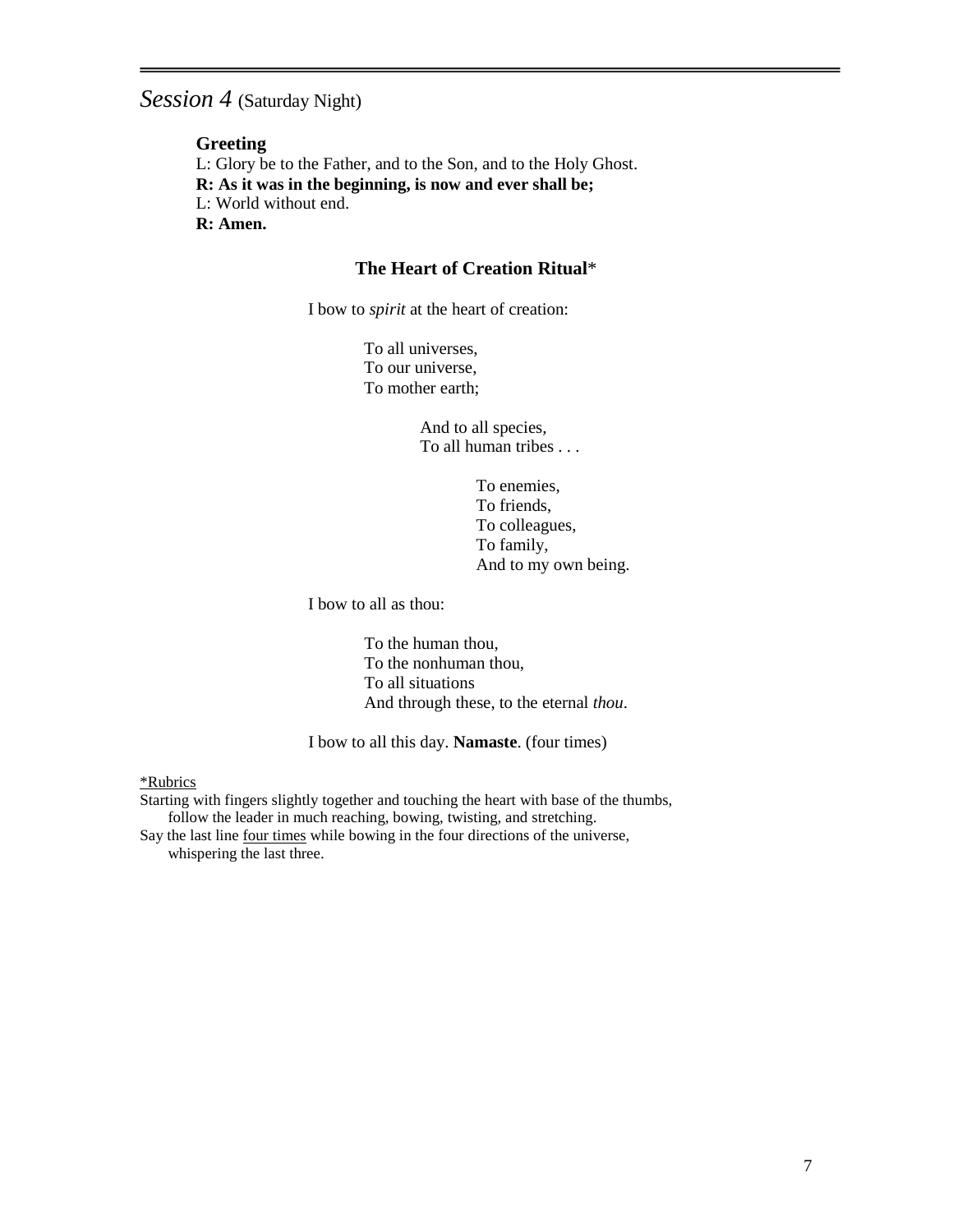# *Session 5* (Sunday Morning)

#### **Ritual for Pioneering on Behalf Of**

|        | <b>Leader:</b> As soon as we were born, a new possibility was born with us, a free heartbeat stormed<br>through the great sunless heart of the human race. |
|--------|------------------------------------------------------------------------------------------------------------------------------------------------------------|
|        | Group: Whether we would or not, we brought a new rhythm, a new desire, a new idea, a<br>fresh sorrow.                                                      |
|        | <b>Leader:</b> Whether we would or not, we enriched our ancestral body.                                                                                    |
| Group: | Where are we going? How shall we confront life and death, virtue and fear?                                                                                 |
|        | <b>Leader:</b> All of the race takes refuge in our breasts; it asks questions there and lies waiting in<br>agony.                                          |
|        | Group: We have a great responsibility. We do not govern now only our existence.                                                                            |
|        | <b>Leader:</b> Each of us is a throw of the dice on which, for a moment, the entire fate of the human<br>race is gambled.                                  |
|        | Group: Everything we do reverberates throughout a thousand destinies.                                                                                      |
|        | <b>Leader:</b> As we walk, we cut open and create that river bed into which the stream of our<br>descendants shall enter and flow.                         |
|        | Group: "I am not alone! I am not alone!" Let this vision inflame us at every moment.                                                                       |
| All:   | May it be so.                                                                                                                                              |

Adapted from *The Saviors of God: Spiritual Exercises,* by Nikos Kazantzakis, p. 72

#### **The Invitation**

*Tune: "Bye, Bye, Love"*

*Refrain:*

Come to me, all you who labor, and are heavy laden, And I will give you rest. And I will give you rest.

You are invited to be set free. Be not offended, attend to me. Lay down your burden, pick up your life: the one solution for all your strife.

The call comes daily confronting me, all former patterns are shaken free. The man exalted, the God brought low: behind this offense, my death I know.

I'm at the crossroads, I must decide to live offended or faith confide. There is no reason the cross to choose: it's my election, my life to lose.

The Church triumphant is yet to be, always becoming in history. The one salvation, severity. The Church's task is to set all free.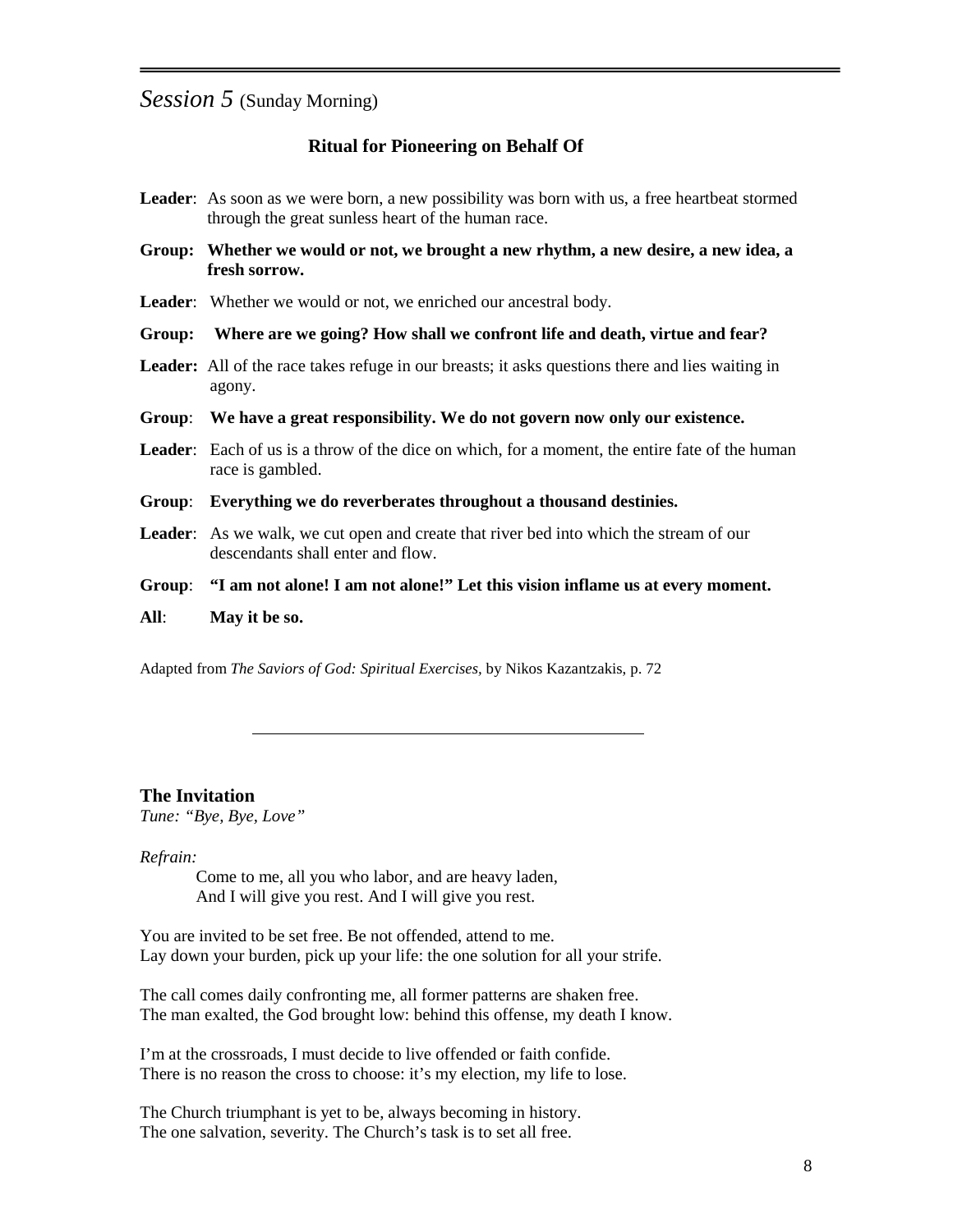#### **I Am the One**

*Tune: "76 Trombones"*

I am the one set free to embrace the world. I am the one compelled all to give. I am the one condemned to be ever sorrow-filled And to die each moment that I live.

I am amazed my life is in history. I am amazed this world's where I'm bound. I am amazed I'm one with creation's family And in each the mystery is found.

The guardian of the world for all eternity, Living, living, with all who've gone before, The director of the world in all its future And the key hist'ry is waiting for.

The wise one who can always know the knowing, Standing, standing ever in the fray. The actor who is always on the stage in every single age, And moves a million mountains everyday.

#### **Greeting**

L: These are the times. **R: We are the people.**  L: So be it. **R**: **Be it so**

## **Praise the Lord All Nations (Psalm 117)**

*Tune: "We Shall Overcome"*

Praise the Lord, all nations. Extol God, all people. For great is God's kindness toward us, And the mercy of the Lord is everlasting. Hallelujah.